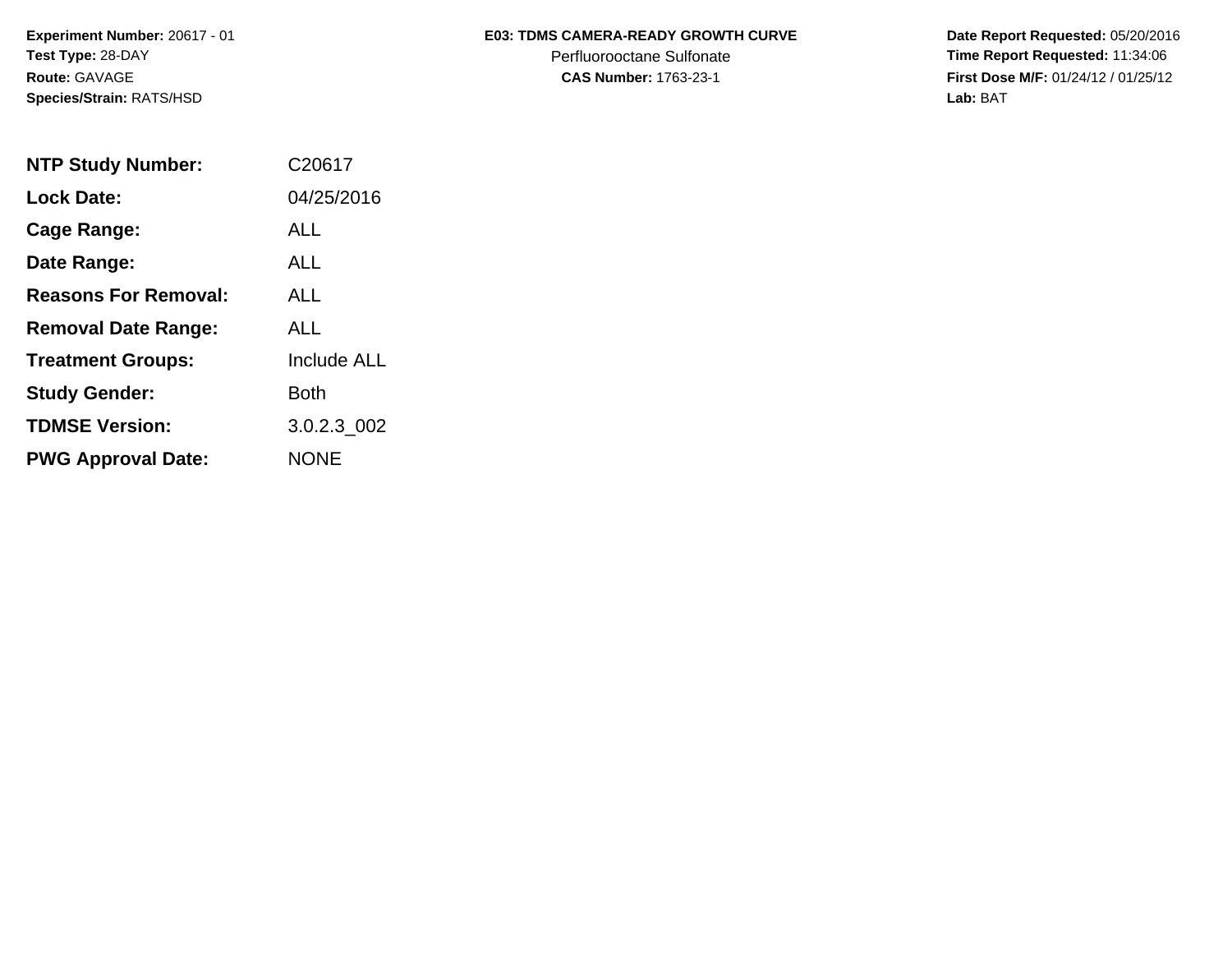**Species/Strain:** RATS/HSD **Lab:** BAT

**Test Type:** 28-DAY Perfluorooctane Sulfonate **Time Report Requested:** 11:34:06 **Route:** GAVAGE **CAS Number:** 1763-23-1 **First Dose M/F:** 01/24/12 / 01/25/12